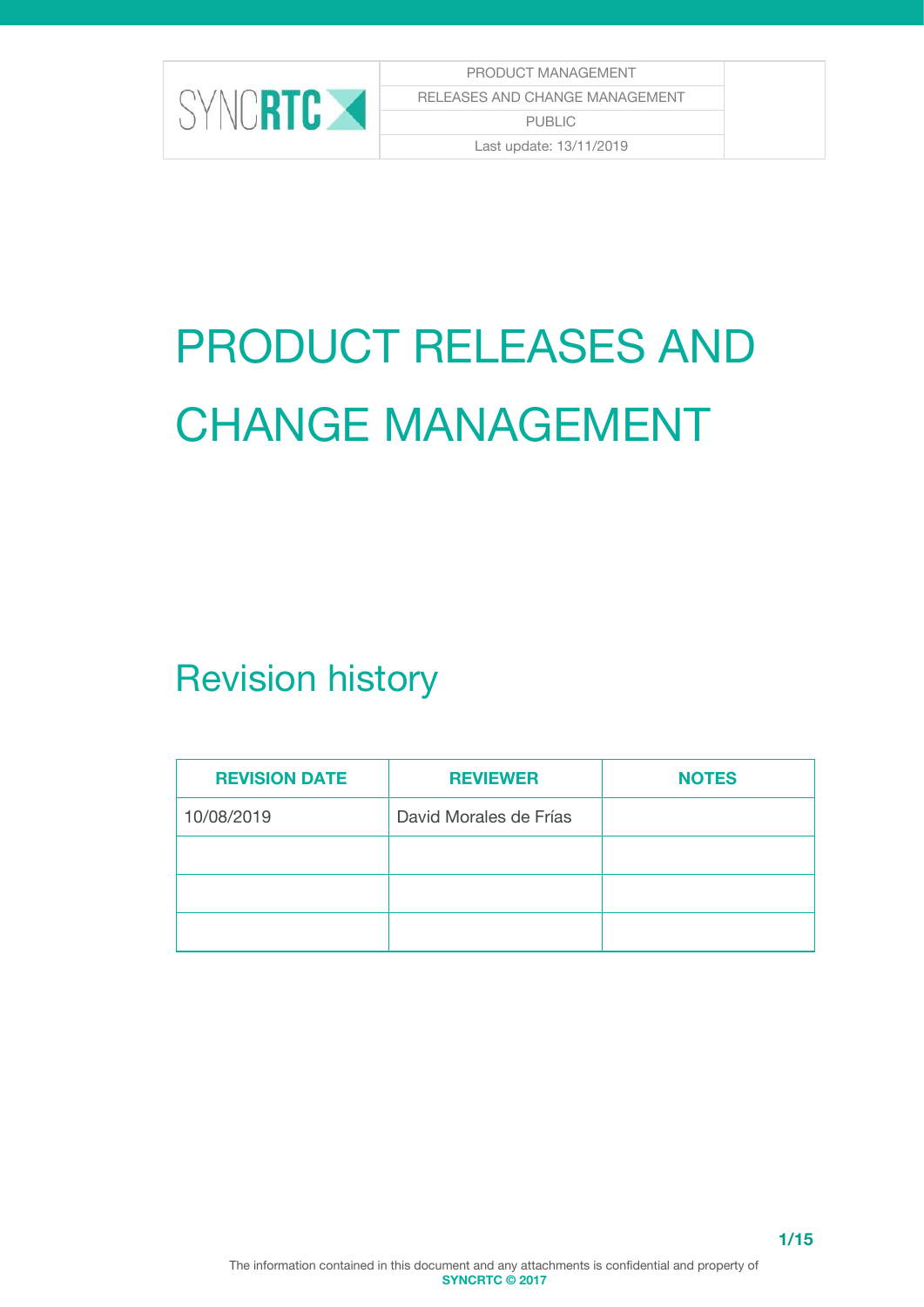

[Revision](#page-0-0) history

SUMMARY - [REFERENCE](#page-2-0) TABLE

- PRODUCT [RELEASES](#page-3-0) TYPES OF [RELEASES](#page-4-0) RELEASE [NOTIFICATIONS](#page-5-0)
- CHANGE [MANAGEMENT](#page-7-0)

GENERAL [INFORMATION](#page-7-1) [Maintenance](#page-7-2) window

Change [rollback](#page-7-3)

[Downtime](#page-8-0) required

**[Notifications](#page-8-1)** 

TYPES OF [CHANGES](#page-8-2)

Routine [updates](#page-9-0)

[Maintenance](#page-9-1) window - Scheduled Platform Upgrade

[Maintenance](#page-10-0) window - Scheduled Platform Update

[Maintenance](#page-10-1) window - Scheduled Platform Patch

[Maintenance](#page-11-0) window - Urgent Platform Update

CHANGE MANAGEMENT [NOTIFICATIONS](#page-12-0)

A new [maintenance](#page-12-1) period is needed

[Maintenance](#page-12-2) is about to start

[Maintenance](#page-13-0) is started

[Maintenance](#page-13-1) update status

[Maintenance](#page-13-2) is finished

[Maintenance](#page-14-0) causes an incident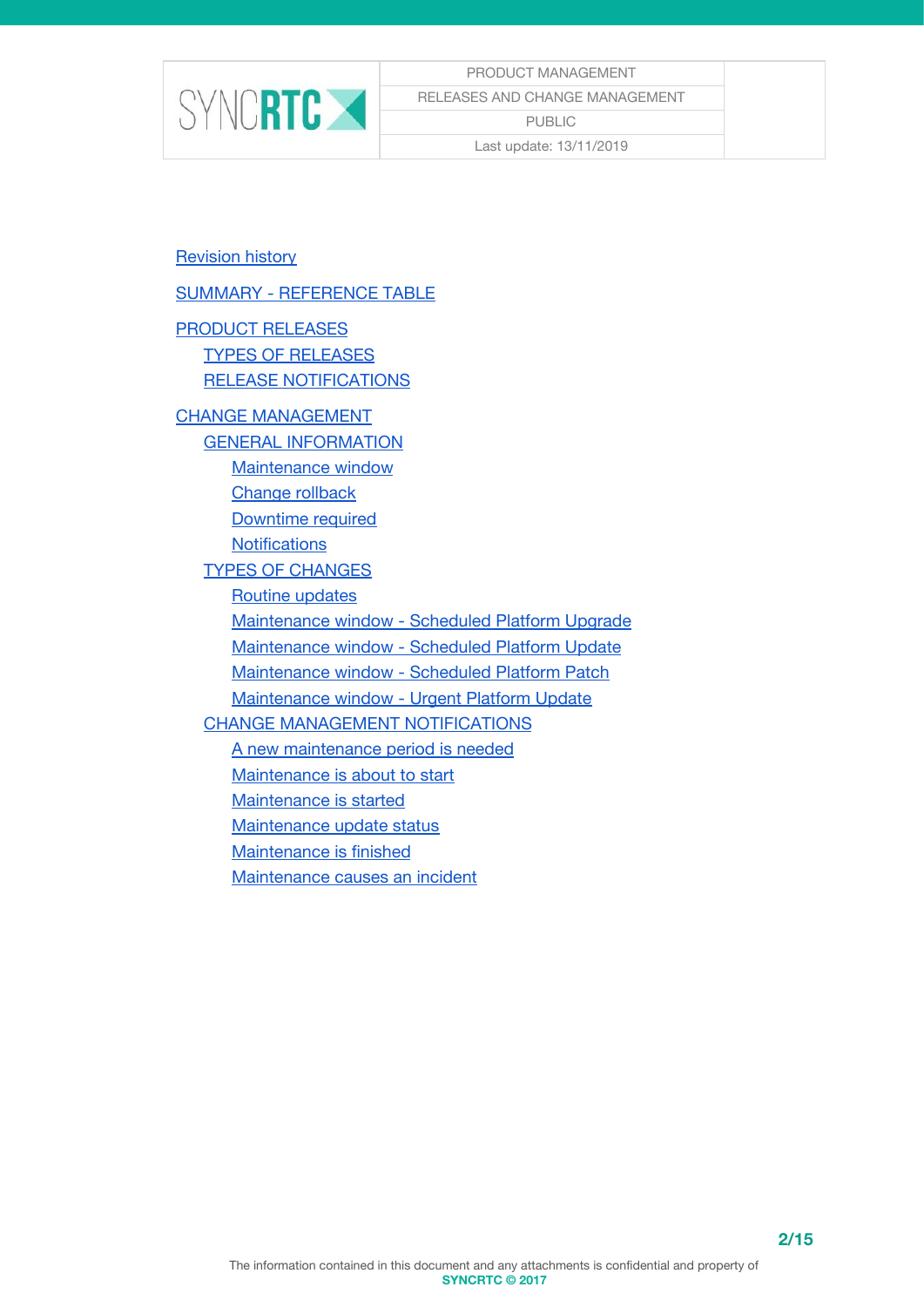

#### Last update: 13/11/2019

# <span id="page-2-0"></span>SUMMARY - REFERENCE TABLE

| <b>CHANGE</b>         | <b>TYPE</b>                      | <b>ATTACHED</b><br><b>PRODUCT RELEASE</b>                                                                                                    | <b>DOWNTIME</b><br><b>NOTIFICATI</b><br>ON                                    | <b>CHANGE</b><br><b>NOTIFICATION</b> | <b>RELEASE</b><br><b>EARLY</b><br><b>NOTIFICATI</b><br>ON<br><b>BEFORE</b><br><b>CHANGE</b> | <b>PRODUCT</b><br><b>DOCUMENTATIO</b><br>N. |
|-----------------------|----------------------------------|----------------------------------------------------------------------------------------------------------------------------------------------|-------------------------------------------------------------------------------|--------------------------------------|---------------------------------------------------------------------------------------------|---------------------------------------------|
| Routine updates       | None                             | None                                                                                                                                         | $\mathbf{x}$                                                                  | $\vert x \vert$                      | $\mathbf{x}$                                                                                | $\mathbf{x}$                                |
| Maintenance<br>window | Scheduled<br>Platform<br>Upgrade | <b>MAJOR</b>                                                                                                                                 | ❶<br>Change<br>record will<br>inform about<br>downtime<br>period if<br>needed | Ø<br>15 DAYS                         | Ø<br>45 DAYS                                                                                | Ø<br>15 DAYS                                |
| Maintenance<br>window | Scheduled<br>Platform<br>Update  | <b>MINOR</b>                                                                                                                                 | ❶<br>Change<br>record will<br>inform about<br>downtime<br>period if<br>needed | Ø<br>7 DAYS                          | Ø<br>15 DAYS                                                                                | Ø<br>7 DAYS                                 |
| Maintenance<br>window | Scheduled<br>Platform<br>Patch   | <b>PATCH</b>                                                                                                                                 | 0<br>Change<br>record will<br>inform about<br>downtime<br>period if<br>needed | Ø<br>1 DAY                           | Ø<br>2 DAYS                                                                                 | $\mathbf{x}$                                |
| Maintenance<br>window | Urgent<br>Platform<br>Update     | Depends,<br>PATCH, when a<br>$\bullet$<br>software patch<br>is needed<br>None, if change<br>$\bullet$<br>is related to the<br>infrastructure | ❶<br>Change<br>record will<br>inform about<br>downtime<br>period if<br>needed | Ø<br>AS SOON AS<br><b>POSSIBLE</b>   | $\vert x \vert$                                                                             | $\pmb{\times}$                              |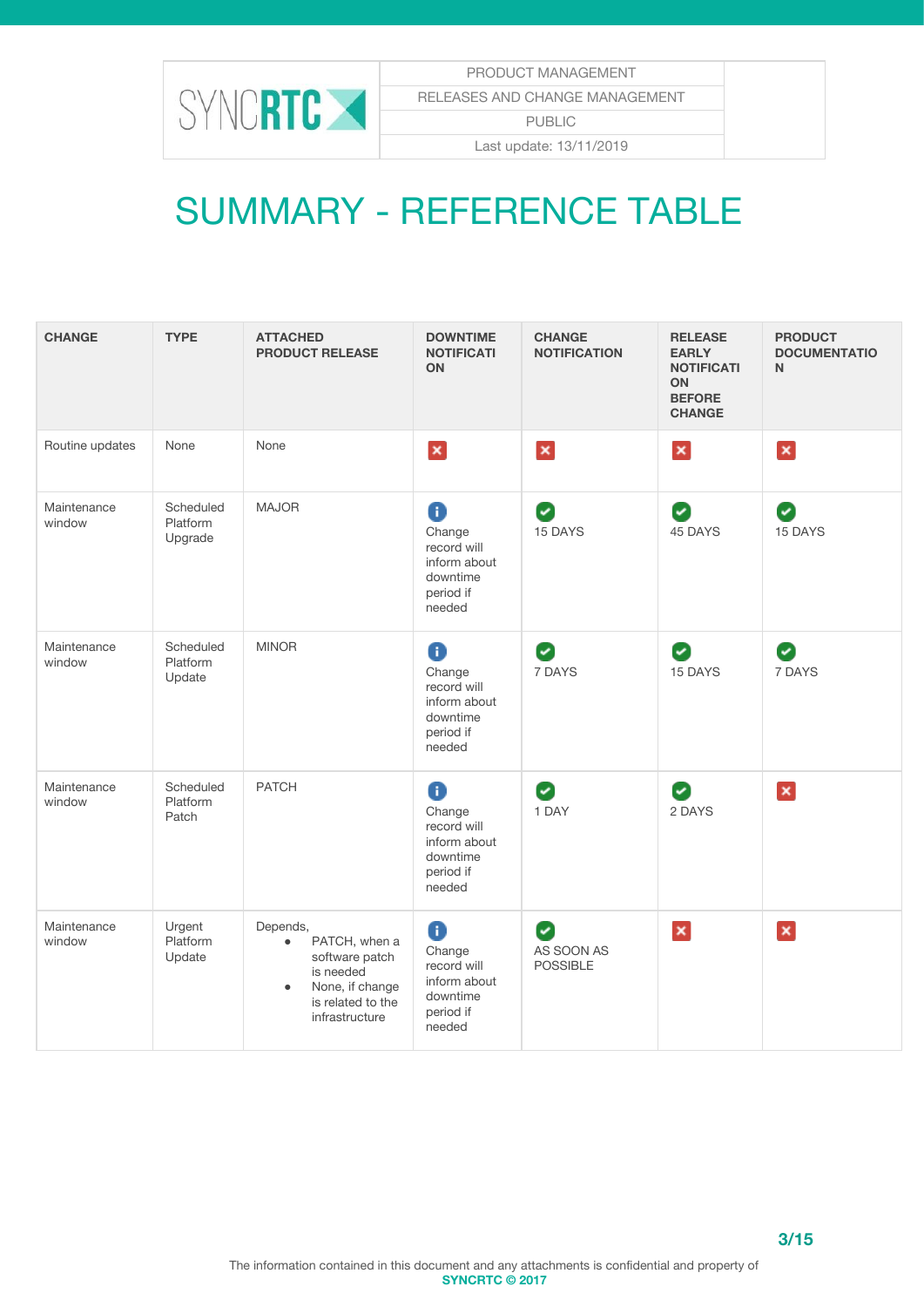

# <span id="page-3-0"></span>PRODUCT RELEASES

Starting from March 2019, Mashme cloud platform will follow the industry standard for change traceability called semantic [versioning.](https://semver.org/)

This is not a new or revolutionary idea. In fact, you probably know other products using this same approach. By giving a name and clear definition to the different changes that could occur on a software product, it becomes easier to communicate and understand the scope and impact of these changes on the product.

Semantic versioning introduces three levels of product evolution or releases, each of these indicated by a number.



This rarely happens on a web app, unless you entirely change the user interface

number every 6 weeks, adding features to the product

As a continuous effort, engineering will release patches for the current release, to fix errors and bugs.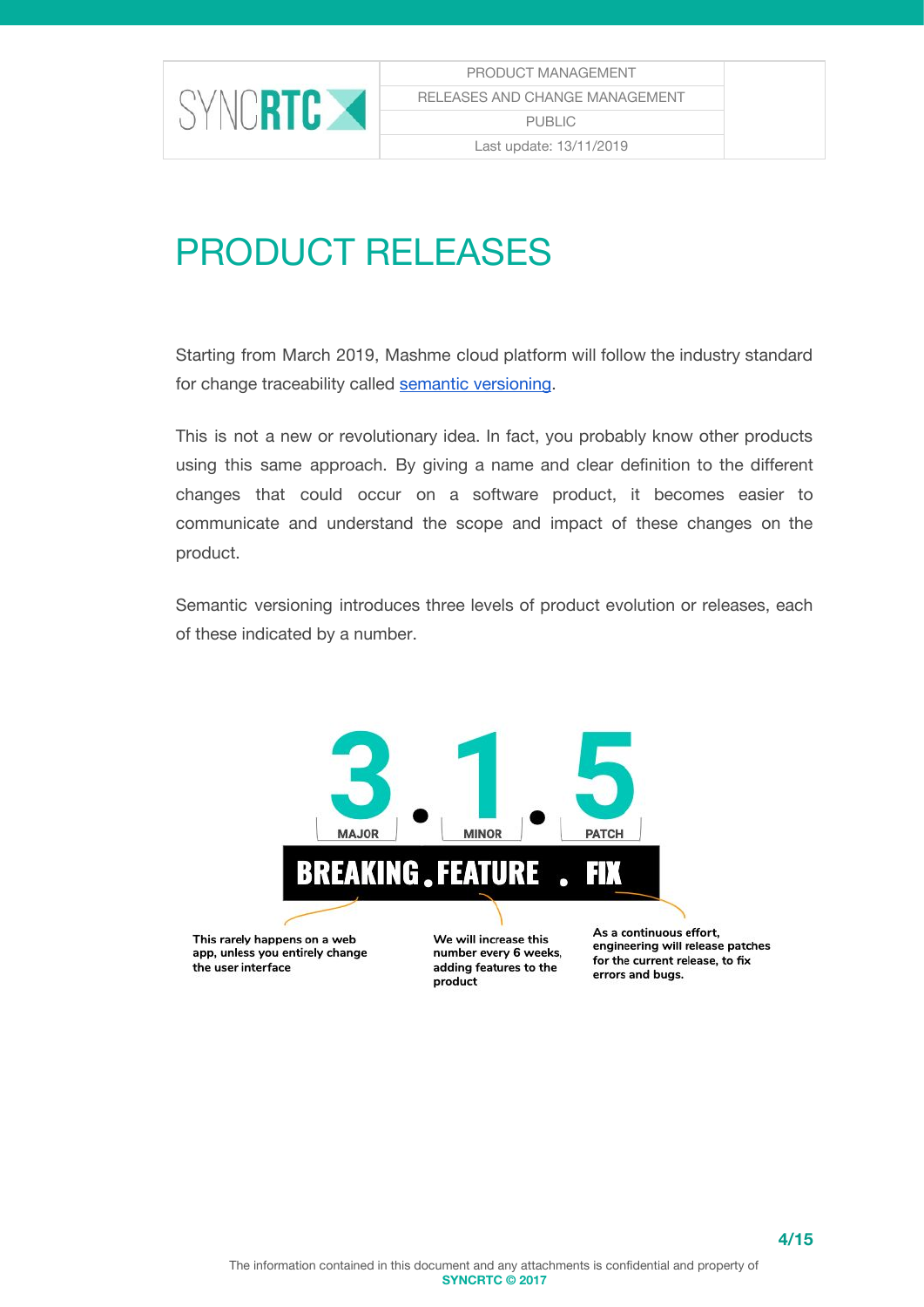

## <span id="page-4-0"></span>TYPES OF RELEASES

#### **● MAJOR**

- Also known as the "breaking" number or "Platform Upgrade"
- An increment of this number will mean that we have introduced some changes in the platform with a big impact to our users that would require for them, for example, to be trained on how to use the system.
- Usually, this happens when performing a big change to the user interface or user experience.
- Impact management
	- Mashme will evaluate whether to provide a period of coexistence between old and new interfaces or not.
	- In any case, we will notify the organizations about this change with enough anticipation.
	- When a data migration is required, mashme will also notify it as part of the release and change management

#### **● MINOR**

- Also known as the "feature" number or "Platform Update"
- This is the usual way to introduce new features into the product with a low to medium impact on the user.
- This releases could contain also fixes for reported bugs or issues.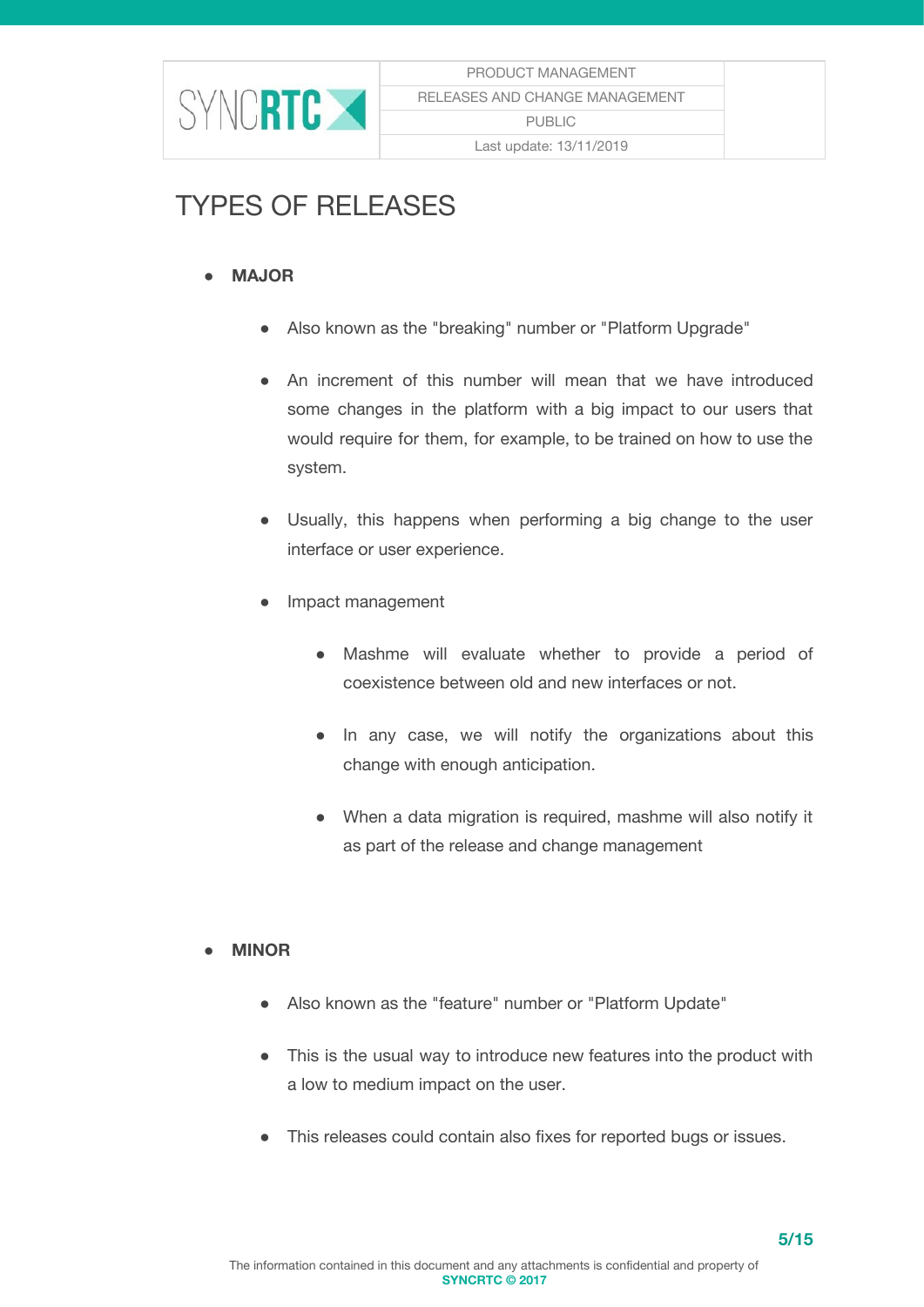

- Impact management
	- Mashme will introduce mechanisms on disruptive features to ensure a smooth transition (toggle features, for example) and adaptation of each organization on its own pace.
	- When backwards compatibility cannot be ensured using those mechanisms, Mashme will provide instructions and details on the expected impact for the user using the release notes.
	- When a data migration is required, mashme will also notify it as part of the release and change management

#### **● PATCH**

- Also known as the "fix" number or "Platform Patch"
- With these releases, Mashme will provide regular patches for reported bugs or issues.
- These releases will never contain new features.
- Impact management
	- Since patch releases will contain only patches
	- When a data migration is required, mashme will also notify it as part of the release and change management

## <span id="page-5-0"></span>RELEASE NOTIFICATIONS

Release early notification: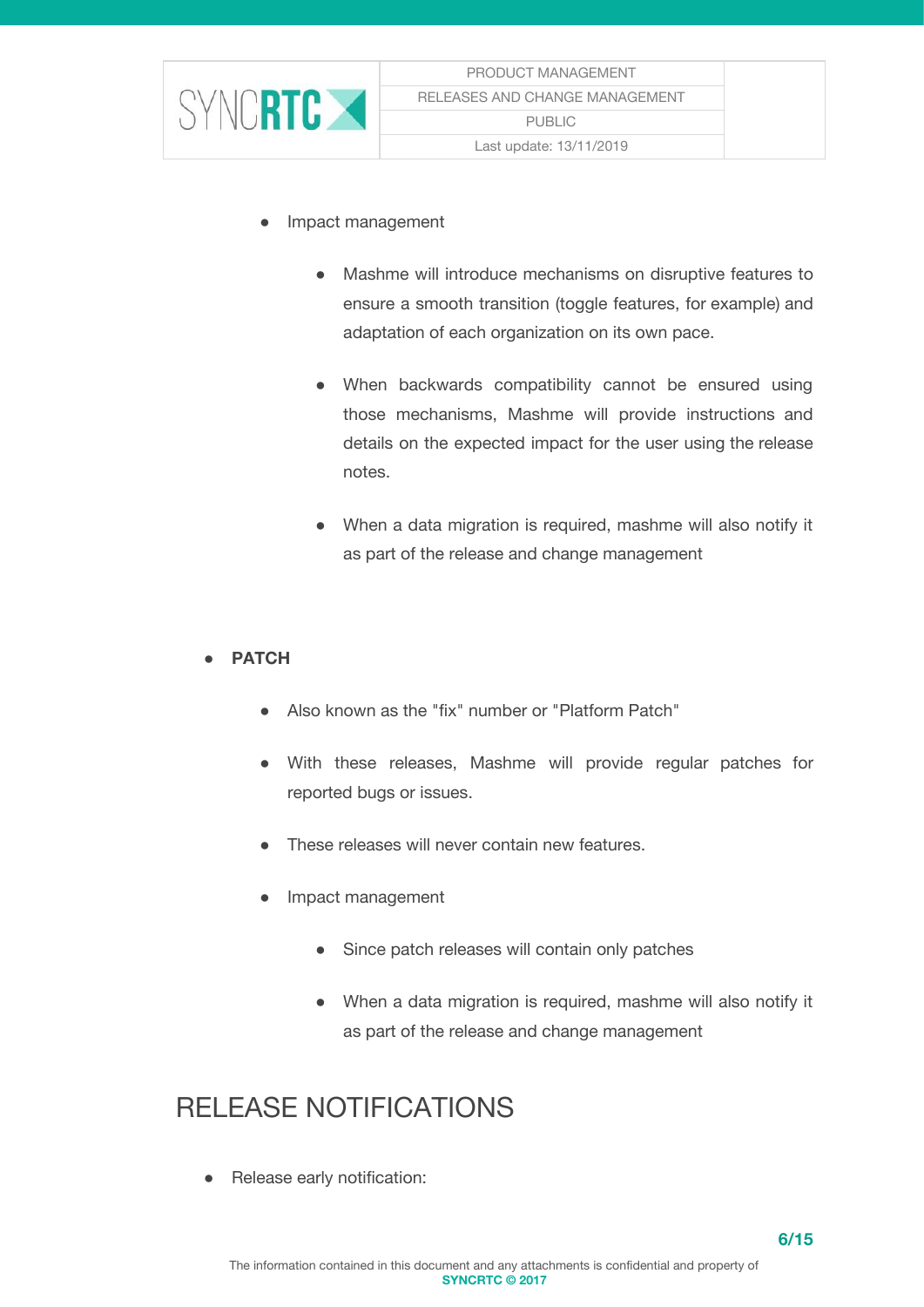

- For any change on these three numbers, Mashme will provide an early release notification that will include a tentative scope and release notes with enough anticipation.
- The scope of the release may have slight changes due to the quality assurance certification process. In any case, the final scope will be notified with the related change management notification.
- Release early notification periods:
	- MAJOR: 45 DAYS
	- MINOR: 15 DAYS
	- PATCH: 3 DAYS
- Release notes
	- Mashme will provide and distribute a final version of the release notes, including a detailed explanation of:
		- The features, improvements and patches included in the release
		- The expected behaviour of the feature
		- The maturity level of the feature (pilot or beta, being production ready the default level)
		- The impact of the change
		- The mechanism to enable/disable the feature
- **Product documentation**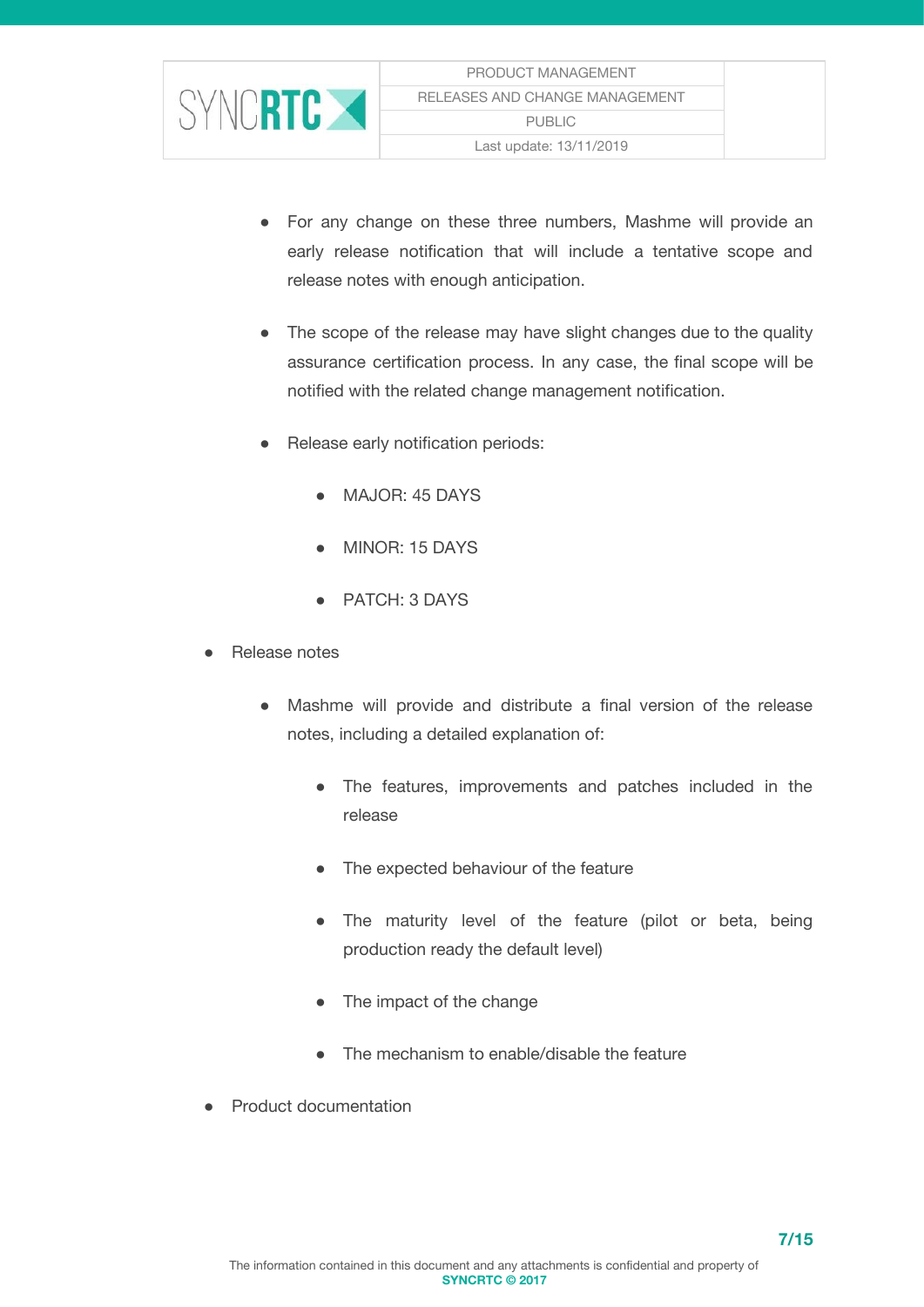

● Mashme will distribute an updated version of the product documentation including any change that could be included on that release.

# <span id="page-7-0"></span>CHANGE MANAGEMENT

## <span id="page-7-1"></span>GENERAL INFORMATION

#### <span id="page-7-2"></span>**Maintenance window**

- In general, when scheduling a maintenance window, we take care to schedule this work outside the peak hours for all the regions.
- The only exception to this rule is urgent platform updates, where depending on the level of criticality, we may not be able to avoid immediate impact.

#### <span id="page-7-3"></span>**Change rollback**

- Except for urgent platform updates, Mashme will plan all changes with a rollback mechanism that will take the system to its previous status if needed, in terms of:
	- Infrastructure
	- Services
	- Data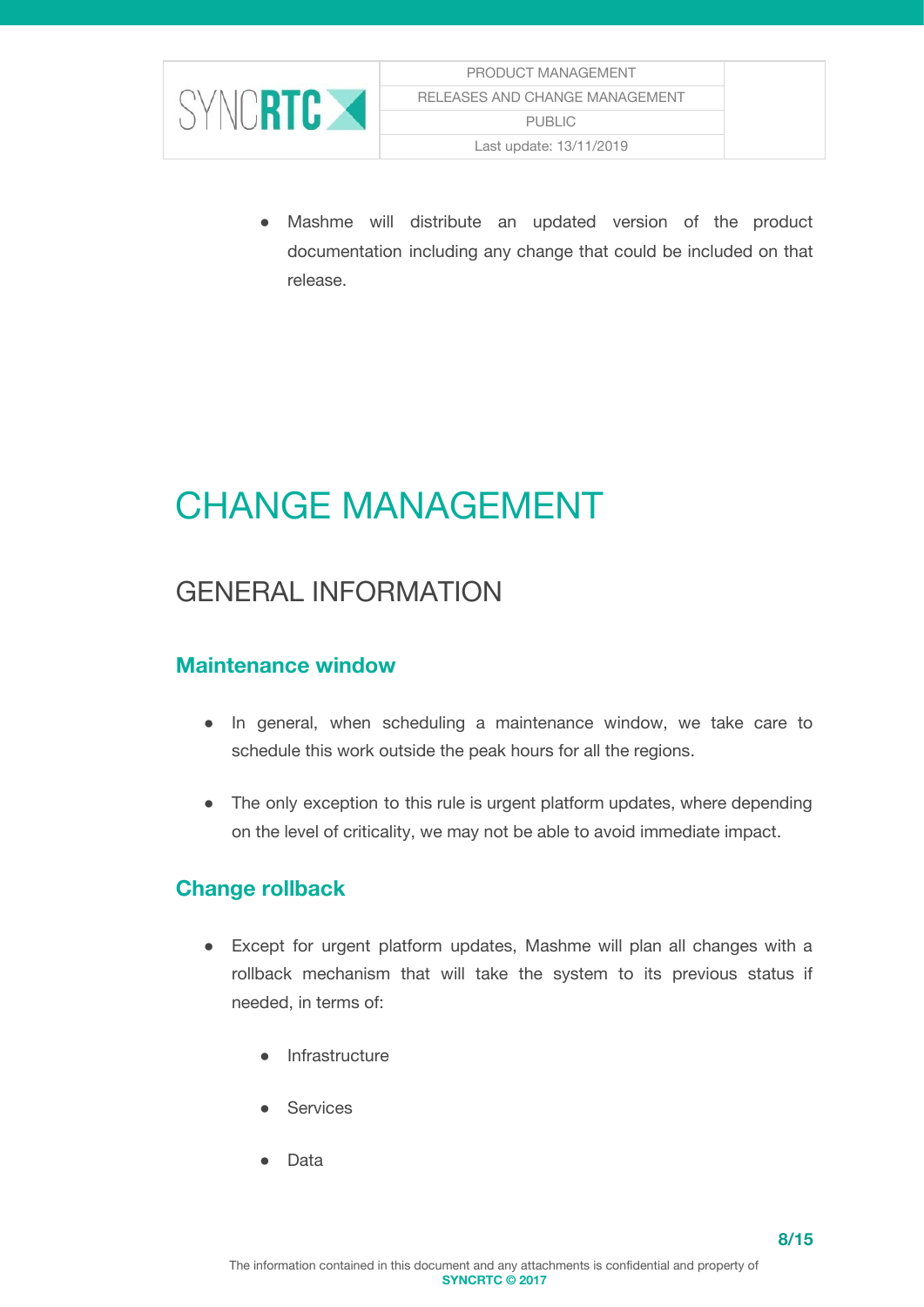

Mashme will inform the users about the need of a rollback after change record is completed (see Notifications)

#### <span id="page-8-0"></span>**Downtime required**

- Each change will clearly indicate whether downtime is required or not to perform it and also what components are affected by the downtime
- If no downtime is required, Mashme will indicate if there is any effect on the usual behaviour of the platform (brief interruptions of service, for example).

#### <span id="page-8-1"></span>**Notifications**

- More information about notifications is provided in a different section of this document.
- All notifications will be triggered by the new status site, where you can subscribe and subscribe to receive email notifications
- The status site can also be visited on demand, to check out:
	- Operational status of each component
	- Change management
	- Incident management

### <span id="page-8-2"></span>TYPES OF CHANGES

Mashme platform requires four different changes to guarantee the product evolution, behaviour and operationalization in production: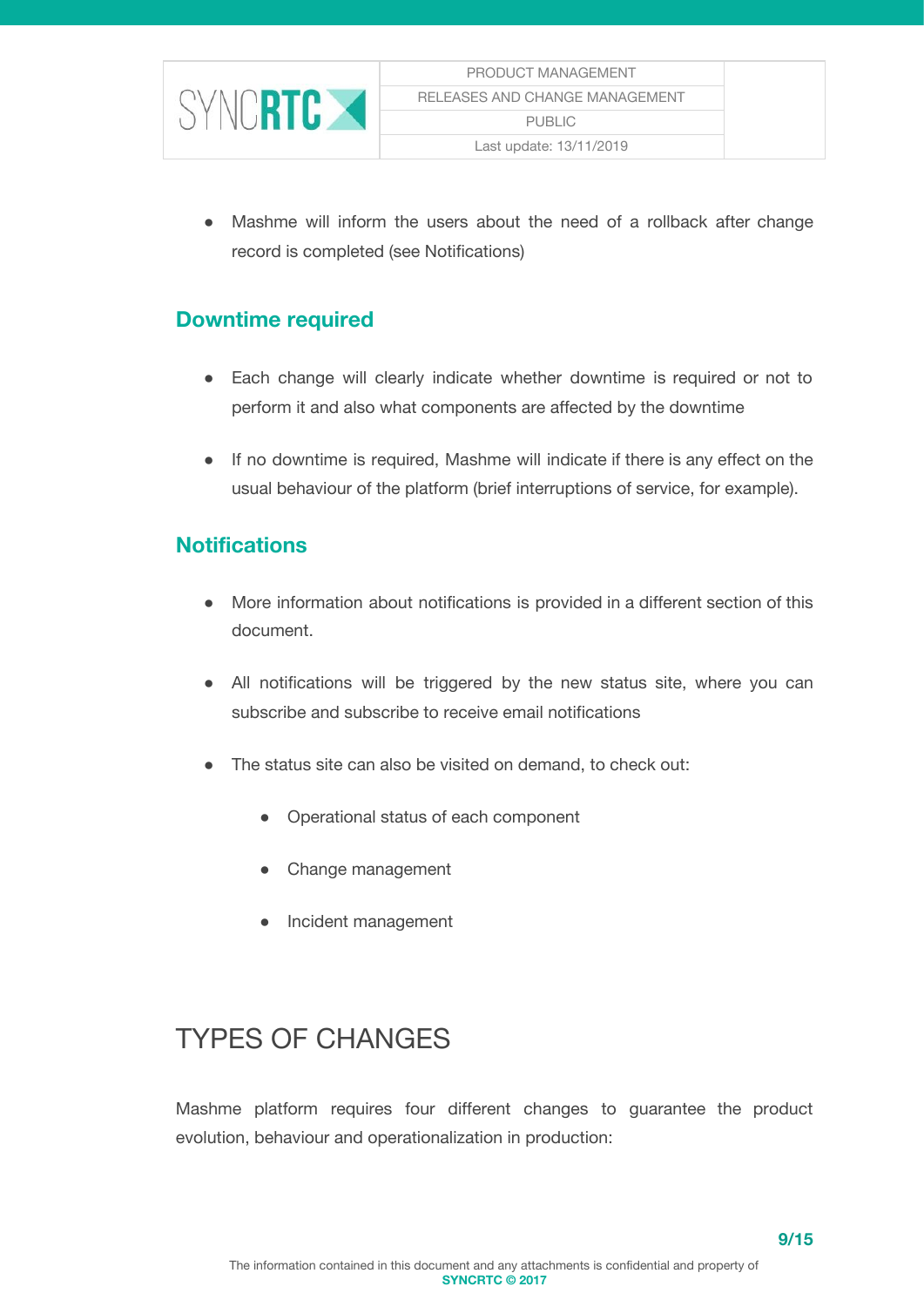

- Routine updates
- Maintenance window
	- Scheduled platform upgrade
	- Scheduled platform update
	- Scheduled platform patch
	- Urgent platform update.

#### <span id="page-9-0"></span>**Routine updates**

Routine updates are normal deployments which won't cause any impact to stable production apps or to the development tools. They happen with no impact on the functionality of the platform because of the redundancy that is designed into the platform.

The same features of the platform that manage uptime and reliability for the platform allow us to make most changes without interrupting the day-to-day operations and improvements to the system. Because of this, we don't provide notice of this work.

These routine updates will never introduce new features or patches to the cloud platform.

#### <span id="page-9-1"></span>**Maintenance window - Scheduled Platform Upgrade**

Maintenance windows for platform upgrades will deploy a MAJOR release of the platform cloud software, thus they will introduce heavy changes on the user interface or user experience.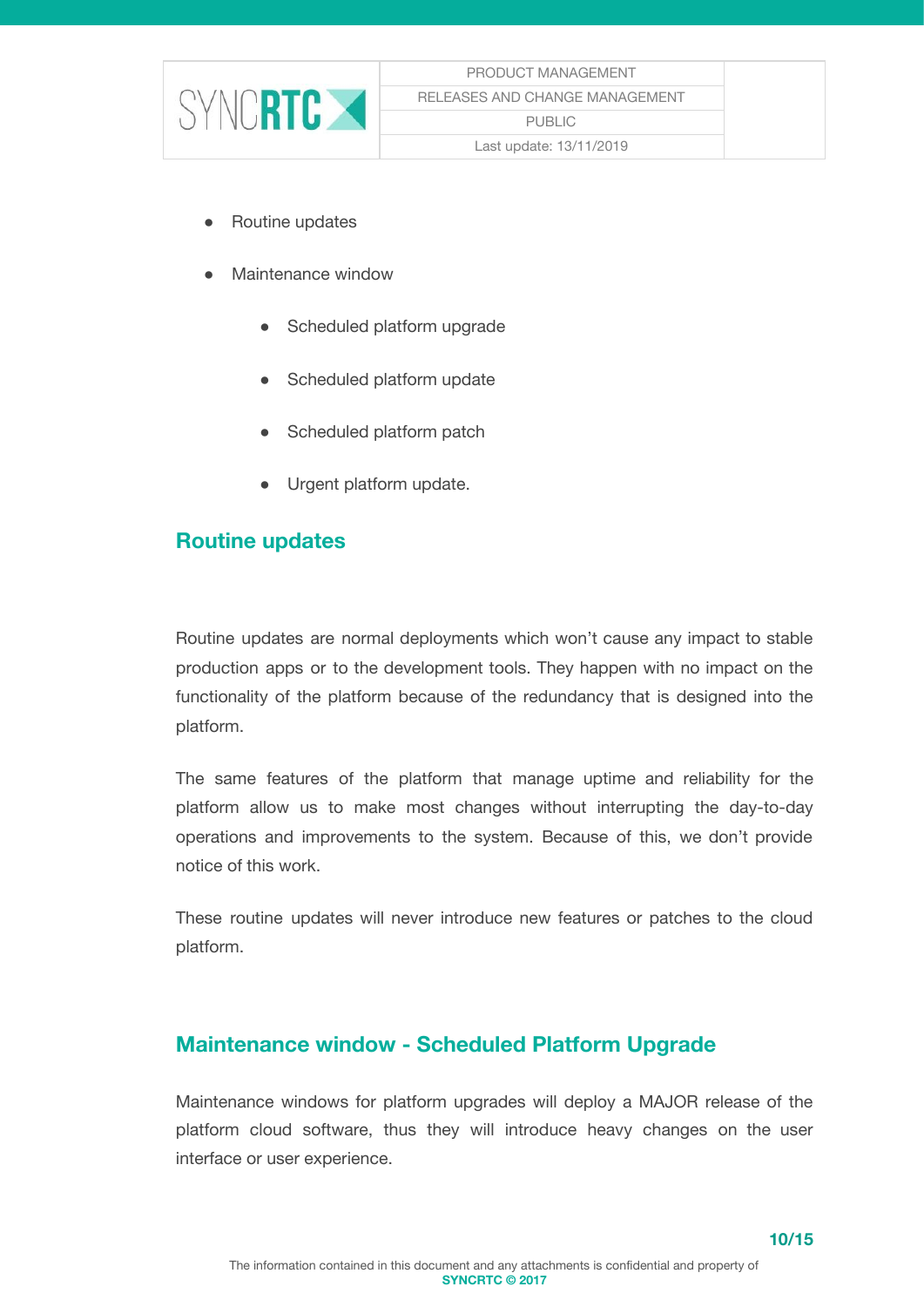

Work of this type is rare and we will notify it with an extensive period of time for the organizations to have enough time to adjust to it.

When we need a maintenance window for a scheduled platform upgrade, we will put a notice on the status site at least 15 business days in advance. The announcement will include the scheduled time and the expected impact. We will update the status site again to indicate when the work has begun and when it has ended. If any changes to the work are required, we will update the status site accordingly.

#### <span id="page-10-0"></span>**Maintenance window - Scheduled Platform Update**

Maintenance windows for platform updates will deploy a MINOR release of the platform cloud software, thus they will introduce new features and improvements with a low to medium impact on the user experience.

Work of this type will happen regularly, given a feature release predefined cadence, so will notify it with a reasonable period of time.

When we need a maintenance window for a scheduled platform update, we will put a notice on the status site at least 7 business days in advance. The announcement will include the scheduled time and the expected impact. We will update the status site again to indicate when the work has begun and when it has ended. If any changes to the work are required, we will update the status site accordingly.

#### <span id="page-10-1"></span>**Maintenance window - Scheduled Platform Patch**

Maintenance windows for platform updates will deploy a PATCH release of the platform cloud software, thus they will install patches for reported bugs and issues.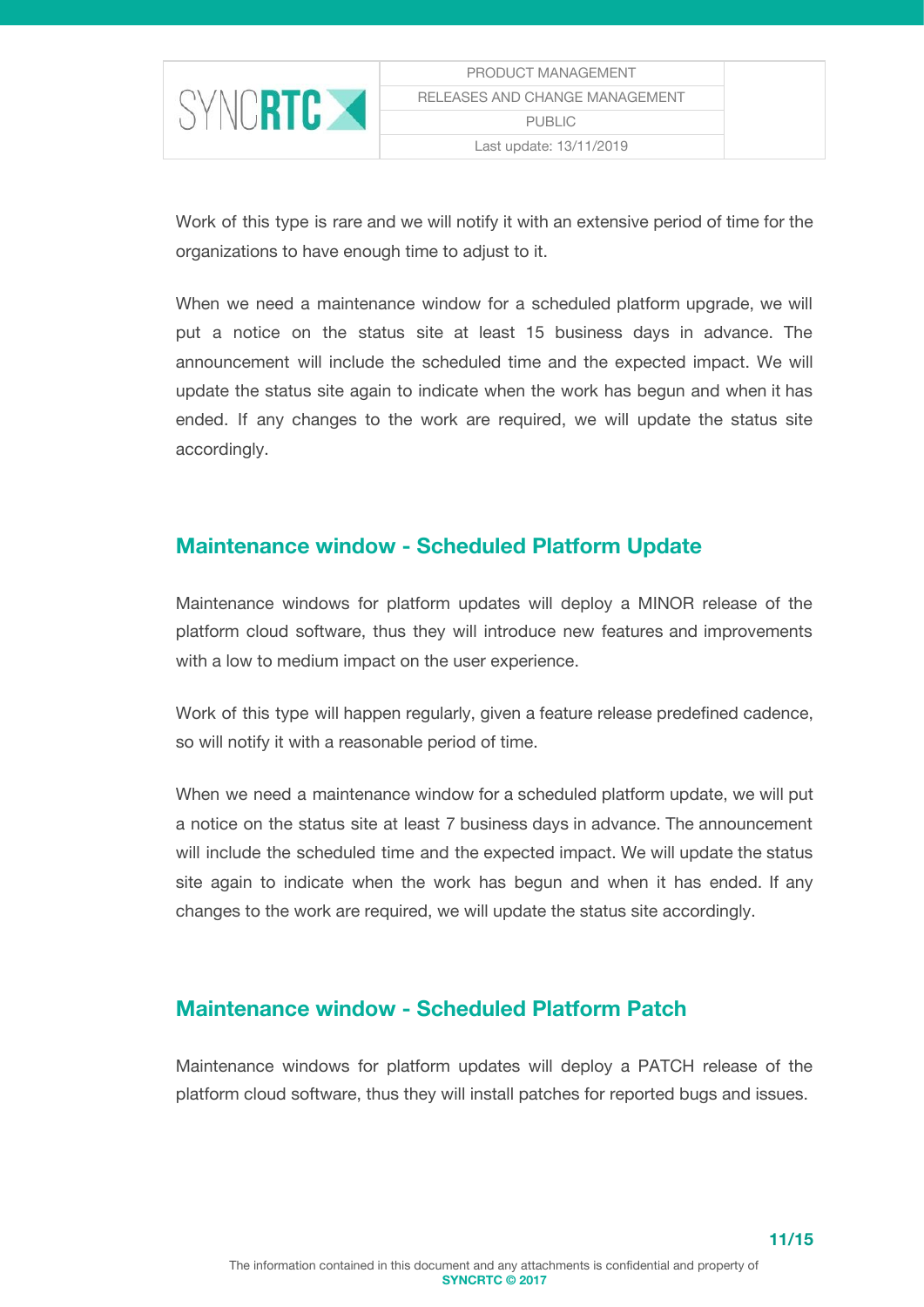

Work of this type will happen on demand, given that the engineering team is solving those bugs in a continuous effort and depending on the priority of the problem and complexity of the issue.

When we need a maintenance window for a scheduled platform patch, we will put a notice on the status site at least 3 business days in advance. The announcement will include the scheduled time and the expected impact. We will update the status site again to indicate when the work has begun and when it has ended. If any changes to the work are required, we will update the status site accordingly.

#### <span id="page-11-0"></span>**Maintenance window - Urgent Platform Update**

Urgent updates are changes to the platform that may fall under any of the above categories that must happen quickly in order to respond to a problem that could affect the health of the platform or the integrity of customer data. Urgent updates should be rare and by their nature difficult to categorize. An example may be a response to security issues or blocker bugs that are impacting a huge number of users or disrupting service continuity and SLAs.

When we need to perform an urgent update that might cause development or production impact, we will take into account the possible impact, the time of day, and the risks associated with delays when we select a time to do the work. If possible, we will provide advance warning on the status site. In all cases, we will use the status site to communicate what we're doing, what impact is possible, and when we're finished.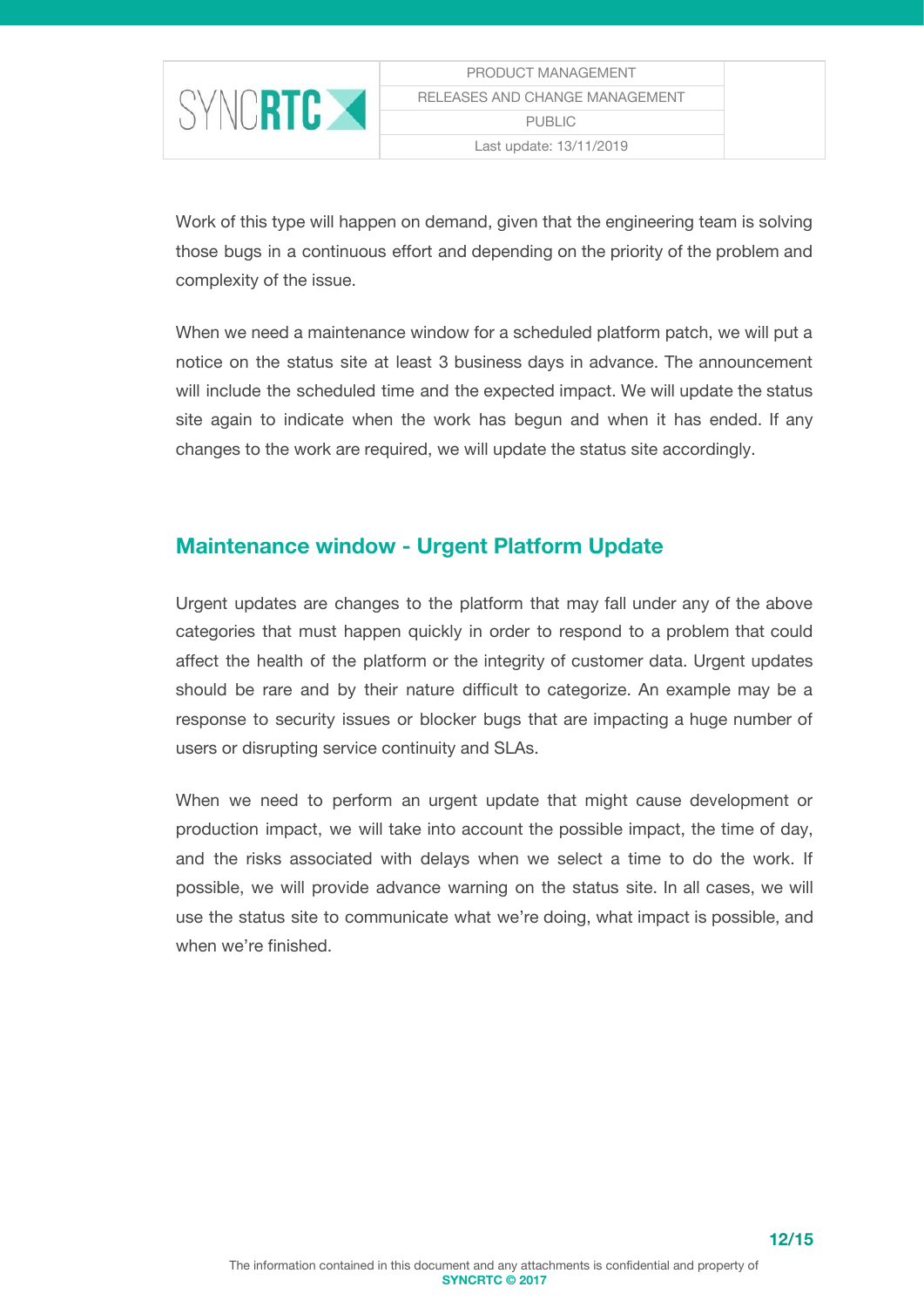

### <span id="page-12-0"></span>CHANGE MANAGEMENT NOTIFICATIONS

#### <span id="page-12-1"></span>**A new maintenance period is needed**

When we need to perform work that will have a production impact, we will use the [status](https://status.mashme.io/) site to notify you in advance.

- A new maintenance record will appear, indicating:
	- Kind of maintenance
	- Start date and duration
	- Affected components
		- A description of the maintenance action
- This will create an alert message across the top of the status site and will send an email to subscribers.
- At any time, you can also visit the status page and check out all the maintenance records

This will create a new maintenance record in the scheduled maintenance portion of the status site, and it will notify subscribers via email.

#### <span id="page-12-2"></span>**Maintenance is about to start**

One hour before the maintenance starts, the status site will send an email to subscribers to notify the upcoming change.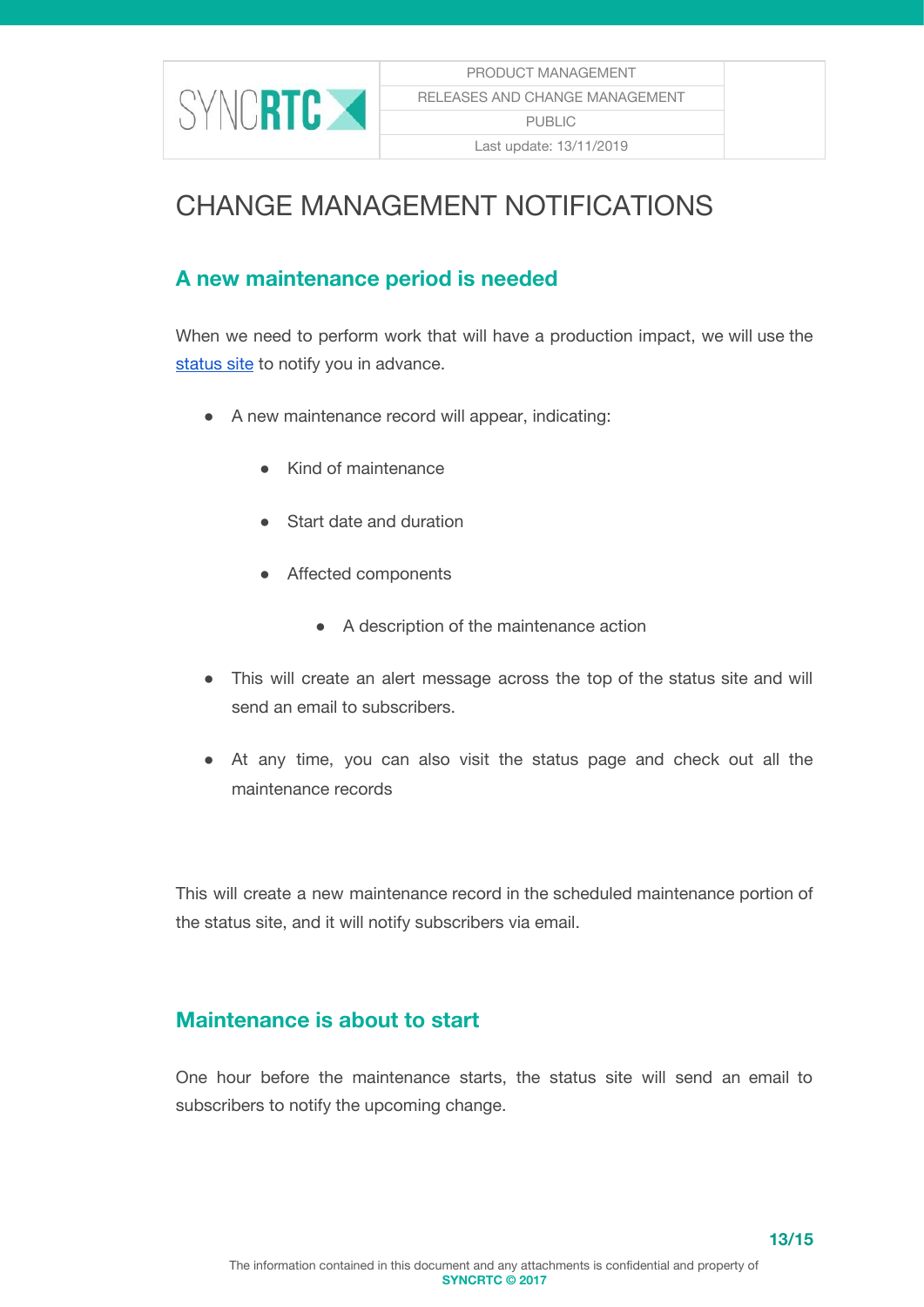

#### <span id="page-13-0"></span>**Maintenance is started**

When we begin work, we will update the status site again to reflect:

- The current status of each component.
- The current status of the specific maintenance record
	- One or several messages will appear to indicate that we have started the maintenance and to provide updates on its progress if needed.
- This will send an email to subscribers, to notify that maintenance has started.

#### <span id="page-13-1"></span>**Maintenance update status**

If the work is going to take longer than we planned or if we need to provide updates on our progress, we will update the status site.

● These updates will trigger also email notifications to subscribers

#### <span id="page-13-2"></span>**Maintenance is finished**

When maintenance is finished, we will mark the maintenance as finished by updating the status site.

In case the change could not be applied successfully or during our verification process we detect a blocking issue, we will trigger the rollback process to restore the previous status of the platform.

That scenario will be informed in the change record, before closing it.